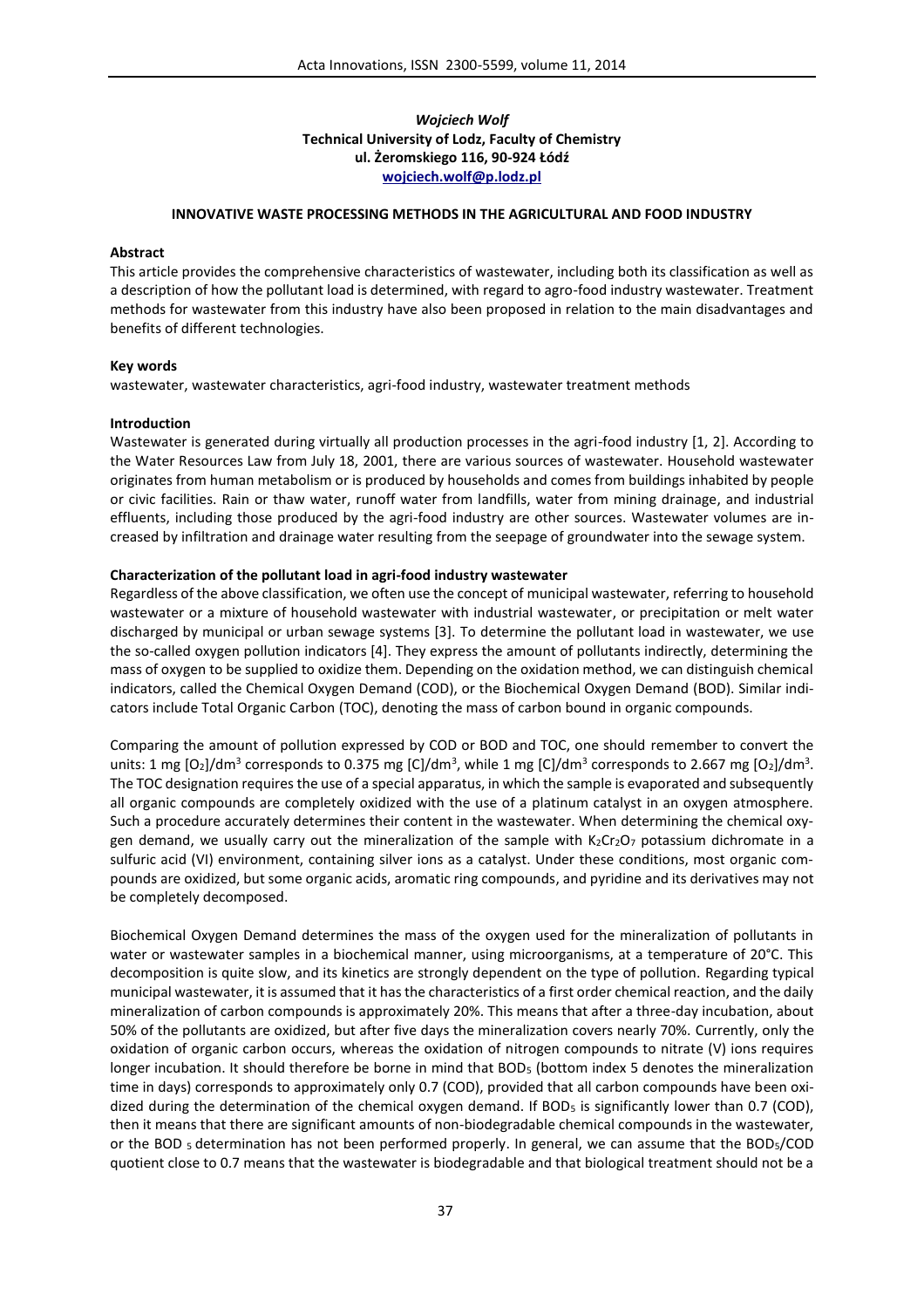problem. Low values of the BOD5/COD quotient often suggest the presence of substances that impede the proper operation of the wastewater treatment plant.

One should keep in mind that a lot of impurities are present in the wastewater in undissolved form. They take the form of slurries of an organic or mineral (inorganic) nature. One determines the general, mineral or organic slurries, the results are given in mg/dm $^3$ . The high content of slurries makes it difficult for light to access the water depths, it causes pollution to drop down to the bottom of the tank and has a negative effect on the quality of the water to which the wastewater is discharged.

An important role is played by the nitrogen and phosphorus compounds present in the wastewater, which, if discharged into surface waters, can cause rapid growth of algae (so-called frog spit), leading to a rapid deterioration of water quality [5].

To determine the balance amount of pollution generated by a single statistical resident, we use the term of "equivalent resident" as defined in the Water Resources Law. It represents a load of biologically degradable organic substances expressed as an indicator of a five-day biochemical oxygen demand in the amount of 60g [O2] per day. In the case of biodegradable industrial wastewater, the amount of pollutants contained in them can be expressed by the equivalent number of inhabitants (ENI) by dividing the total pollutant load expressed with the five-day biochemical oxygen demand by the equivalent load per inhabitant, such as 60 g  $[O_2]$  per day.

### **Methods of agri-food industry wastewater treatment**

An important role in the process of wastewater treatment is played by the sewage system to which the wastewater is discharged [3]. In the case of combined sewerage, all wastewater, including rainwater, is introduced into common sewers, which should be equipped with storm water overflows to allow the discharge of excess water during heavy precipitation. In the separate sewage system, there are separate networks for domestic and industrial sewage, and an independent system for precipitation waters. Half-distribution systems are also used to provide partial separation of wastewater. In practice, only the distribution system makes it possible to significantly reduce the variation in the composition of the wastewater directed to the treatment plant and to ensure the proper functioning of its biological part.

It should be emphasized that very often the technological problems associated with improper work of the treatment plant result from the variable composition of the wastewater, which is caused by their dilution by precipitation or infiltration water. The wastewater treatment plant is the final element of the sewerage network and its correct functioning depends very much on the type and technical condition of the sewerage network. A modernization limited only to the wastewater treatment plant without the renovation of the sewerage network rarely yields the expected results. A particularly significant influence on the work of the wastewater treatment plant is due to the changes in volume and composition of the wastewater. In the case of industrial wastewater, this is related to the nature of the production processes and is practically impossible to eliminate. Large urban sewerage networks with large volumes show a considerable ability to equalize the wastewater and often can directly receive wastewater with an unstable composition and volume. However, it should be borne in mind that many agri-food industry facilities operate in small towns equipped with small sewage networks. In this case, it may be necessary to use equalization tanks to stabilize the composition and volume of the wastewater produced. Such tanks should be equipped with an efficient aeration system to ensure adequate oxygen concentration throughout the entire volume of the wastewater collected. Depending on the type of the wastewater treated, the share of electricity consumed during aeration can reach up to 70% of the plant's operating costs. Therefore, modernization coupled with optimization of the aeration process usually generates very significant savings. For this reason, it is recommended to use modern membrane aerators equipped with a direct oxygen measurement control system for the tank, which is much more economical than the older type of mechanical aerators.

Before being directed to a biological reactor or sewerage network, the wastewater should be mechanically cleaned. For this purpose, one utilizes grates, sieves, primary settlement tanks, and in the case of oily substances or liquid fuels, grease traps [6]. We can distinguish dense grates, with bars offsets below 20 mm and medium grates (20-40 mm) or scarce, with a clearance greater than 40 mm. At present, very dense grates with a clearance of up to 10 mm or even sieves with a clearance of less than 6 mm are used more often. Proper selection and operation of grates allows for a significant reduction of the pollutants that accumulate in the form of screenings, and after drainage they can be processed together with other solid waste generated in the company. Increasing the efficiency of oil substance removal can be achieved by using aerated grease traps, in which the air bubbles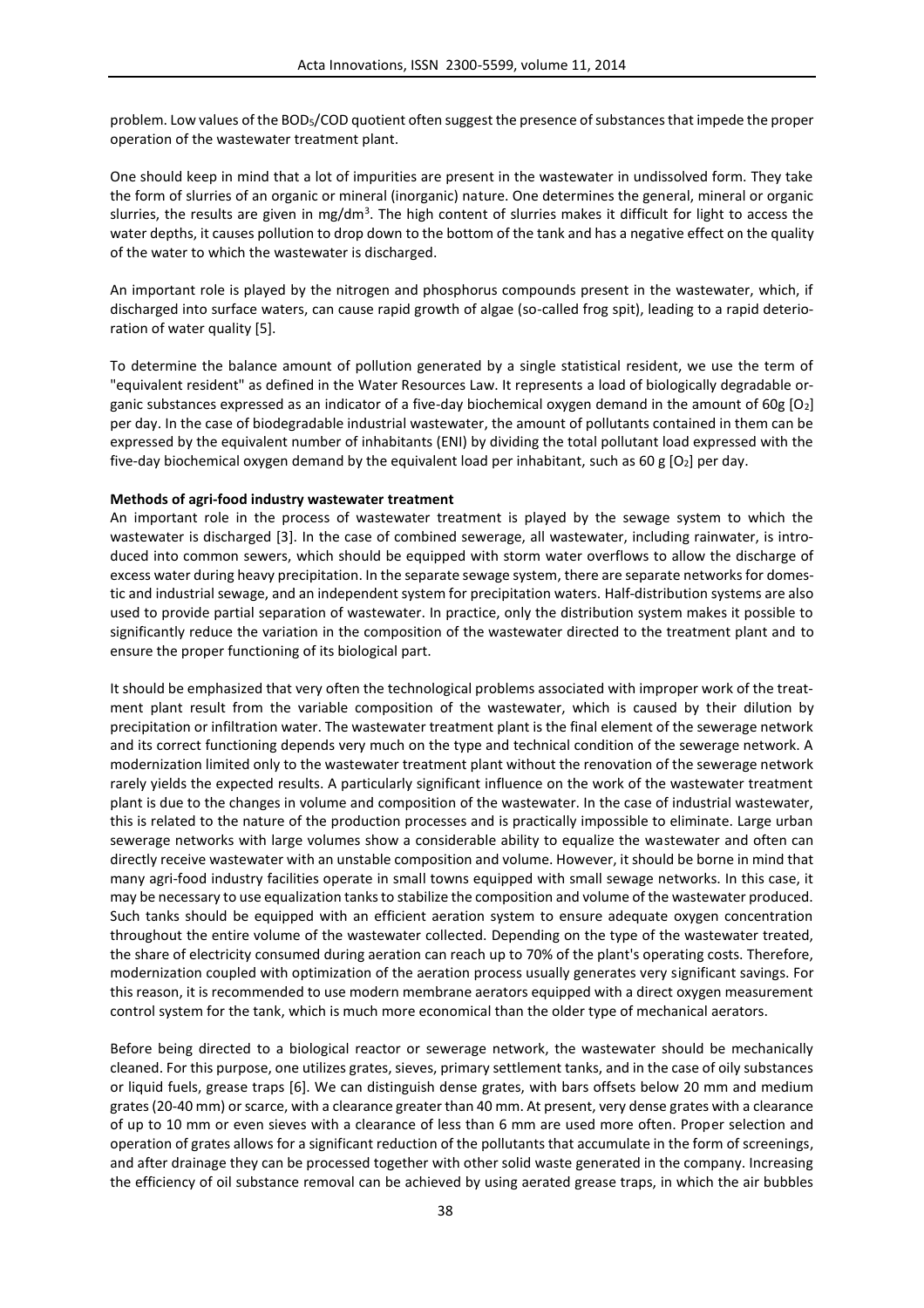form an emulsion with fats and facilitate its separation from the aqueous phase. In the case of a tendency of the wastewater to rot, the efficiency of the primary settlement tanks may be significantly improved using pre-aeration. This technique also reduces the emission of malodorous substances from the plant area.

In agri-food facilities, wastewater is usually purified using oxygen. It favors a relatively quick reduction of pollutants compared to the fermentation (anaerobic) methods. In practice, the two types of flow reactors most commonly used are biological deposits or activated sludge systems [5, 7].

The biological deposit [3, 6, 7] consists of a filling. For many years, stones, coarse gravel, or coke were used for this purpose. The filling is located on a scaffold in a cylindrical tank equipped with a sprinkler system for the top surface and a drainage system collecting the wastewater. They are then directed to a secondary settlement tank, where the treated wastewater is separated from the excess sludge. This sludge is waste that needs further processing [11]. The lower part of the reactor is equipped with openings to provide airflow and aeration of the deposit (Fig. 1). A biological membrane (biofilm) develops on the surface of the filling, which is formed by microorganisms that break down the pollutants present in the wastewater [8, 9]. In recent years, there have been readily available polymeric fillings for biological deposits, which avoid clogging (silting up) and increase the load. The technical solutions used currently enable high reduction of biogenic compounds using nitrification deposits and dephosphorylation stages. It should be emphasized that re-launching combined with the modernization of a treatment plant equipped with biological deposits is usually a much cheaper option than building a new plant. An additional advantage is the high stability of work and the ease of exploitation of biological deposits.

Currently, the most commonly used technology for wastewater treatment is activated sludge [3, 7]. It consists of a complex of microorganisms that is formed because of the intensive aeration of sewage in a biological reactor called an aeration chamber [8, 10]. The outflow from the reactor is directed to the secondary settlement tank, which separates the treated wastewater from the activated sludge. The latter, because of sedimentation, accumulates in the bottom of the settlement tank. The sludge stream is then divided into a recirculated sludge that is mixed with incoming fresh wastewater and reintroduced into the aeration chamber, and excess sludge, which is the wastewater generated during sewage treatment (Fig. 2) [11]. This method requires a careful process control. However, it provides a very good reduction of carbon compounds, and after modification, the nitrogen and phosphorus compounds present in the wastewater are reduced as well [9, 10].





Fig. 2 A diagram of a wastewater treatment system using activated sludge